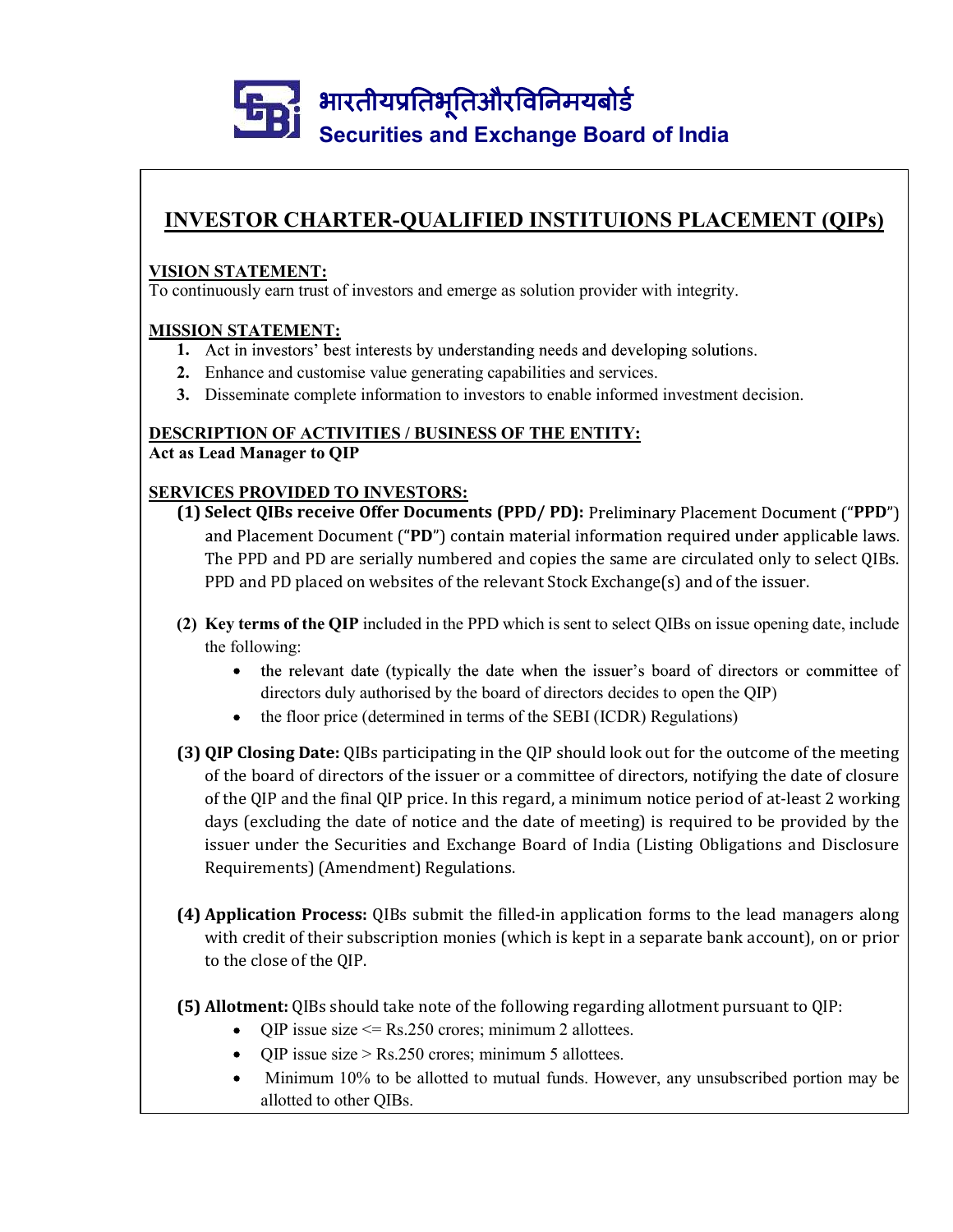# **Example 3** भारतीयप्रतिभूतिऔरविनिमयबोर्ड<br>Securities and Exchange Board of India

|                | $\bullet$<br>to the promoters of the issuer.<br>$\bullet$<br>٠<br>٠         | QIB under the same group/ under same control is considered as single allottee.<br>Thereafter, the credit of shares to successful allottees takes place. | No allotment, either directly or indirectly, to any QIB who is a promoter or any person related<br>No individual allottee is allowed to have more than 50% of the total amount issued.<br>On approval of the allotment by the board of directors of the issuer/committee of directors,<br>QIBs which have received allotment in the QIP receive a serially numbered PD (including<br>the final QIP price, issue period details etc.) and confirmation of allotment note (CAN). |
|----------------|-----------------------------------------------------------------------------|---------------------------------------------------------------------------------------------------------------------------------------------------------|--------------------------------------------------------------------------------------------------------------------------------------------------------------------------------------------------------------------------------------------------------------------------------------------------------------------------------------------------------------------------------------------------------------------------------------------------------------------------------|
| (6)            | PD.<br>by the Company).<br>$\bullet$<br>the websites of the stock exchanges | Disclosure of list of investors in the PD and Stock Exchange websites:                                                                                  | Names of the allottees and the percentage of their post-issue shareholding is disclosed in the<br>The names of the allottees are also be mentioned in PAS-3 (ROC form for allotment to be filed<br>In case, any QIB belonging to the same group/ under same control is allotted more than 5% of<br>the equity shares, their names along with the number of equity shares allotted are disclosed on                                                                             |
| (7)            |                                                                             | subject to lock-in for 1 year, unless sold on the floor of stock exchange.                                                                              | Restrictions on Transferability: QIBs should note that specified securities issued under a QIP are                                                                                                                                                                                                                                                                                                                                                                             |
|                | <b>TIMELINES - QIPS</b>                                                     |                                                                                                                                                         |                                                                                                                                                                                                                                                                                                                                                                                                                                                                                |
| Sr.<br>No.     | <b>Activity</b>                                                             | <b>Timeline for which</b><br>activity takes place                                                                                                       | Information where available/<br><b>Remarks</b>                                                                                                                                                                                                                                                                                                                                                                                                                                 |
| $\mathbf{1}$   | Issue opening date                                                          | Typically the same day                                                                                                                                  | Websites of Stock Exchanges; Also                                                                                                                                                                                                                                                                                                                                                                                                                                              |
|                |                                                                             | when Issuer's Board/<br>Committee decides to<br>open the issue                                                                                          | disclosed in the PPD, PD                                                                                                                                                                                                                                                                                                                                                                                                                                                       |
| $\overline{2}$ | Availability of PPD                                                         | Typically available on<br>the same day as when the<br>Issuer's Board/<br>Committee decides to<br>open the issue                                         | <b>BRLMs</b> circulate serially<br>numbered copies of the PPD to<br>select QIB investors; Copies of<br>PPD also available in the websites<br>of Stock Exchanges and Issuer                                                                                                                                                                                                                                                                                                     |
| 3              | Availability of details<br>of Lead Managers,<br><b>Escrow Bank</b>          | Part of PPD, PD,<br><b>Application Form</b>                                                                                                             | Details available in PPD, PD,<br><b>Application Form</b>                                                                                                                                                                                                                                                                                                                                                                                                                       |
| $\overline{4}$ | Availability of the<br>Floor Price, key terms<br>of the issue etc.          | Part of PPD, PD                                                                                                                                         | Floor Price typically disclosed in<br>the outcome to the Board/<br>Committee meeting. Floor Price,<br>key terms etc. disclosed in the<br>PPD, PD                                                                                                                                                                                                                                                                                                                               |
|                |                                                                             |                                                                                                                                                         | BRLMs circulate application forms                                                                                                                                                                                                                                                                                                                                                                                                                                              |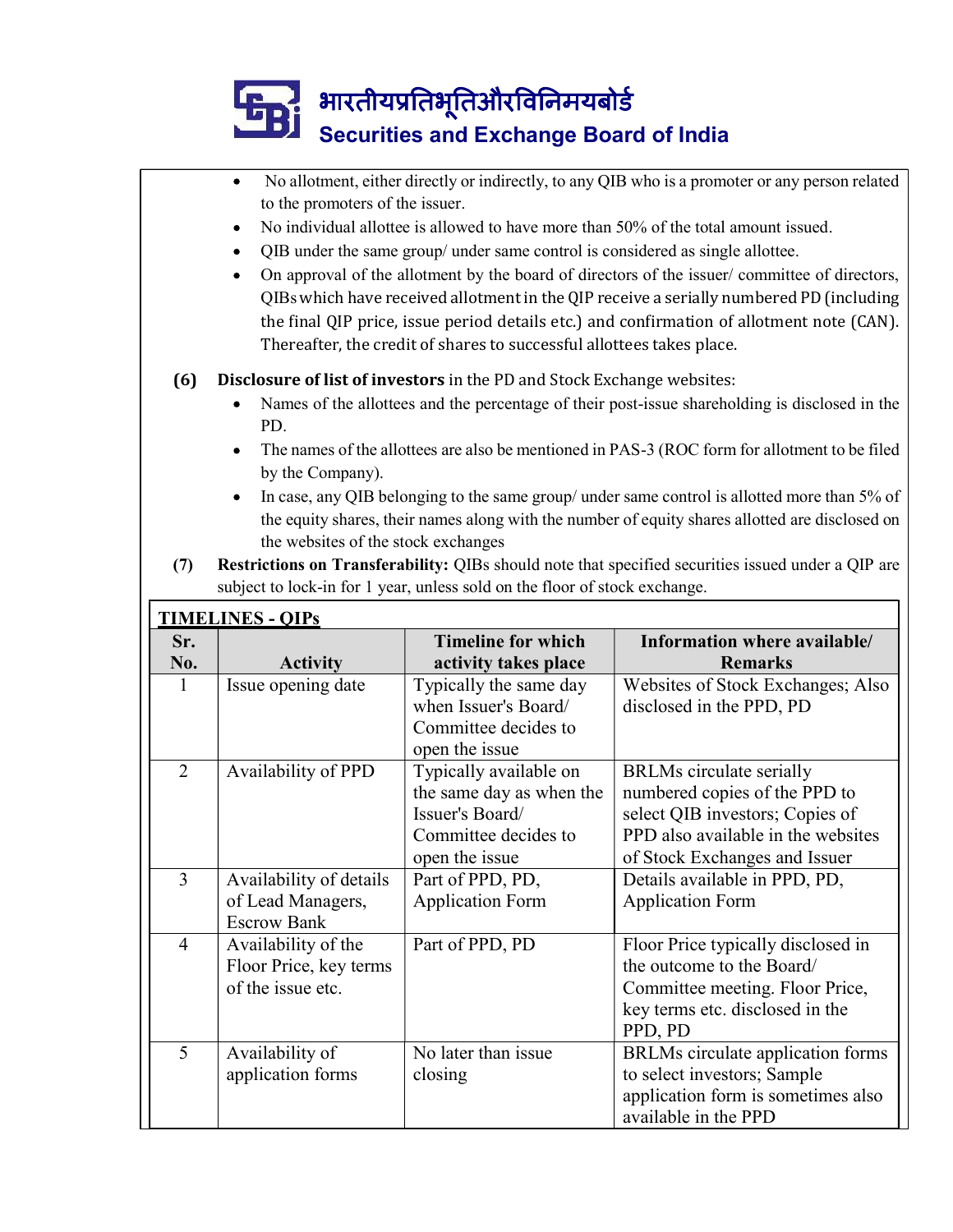# Securities and Exchange Board of India

|                |                                                                                                                          | भारतीयप्रतिभूतिऔरविनिमयबोर्ड                                                                          |                                                                                                                                                                                                                                                                                |
|----------------|--------------------------------------------------------------------------------------------------------------------------|-------------------------------------------------------------------------------------------------------|--------------------------------------------------------------------------------------------------------------------------------------------------------------------------------------------------------------------------------------------------------------------------------|
| 6              | Submission of filled-                                                                                                    | <b>Securities and Exchange Board of India</b><br>No later than issue                                  | Application forms submitted by                                                                                                                                                                                                                                                 |
|                | in application forms<br>and subscription<br>monies                                                                       | closing                                                                                               | QIB investors to BRLMs;<br>Subscription monies credited to a<br>separate bank account, as per<br>details provided to the QIB<br>investors                                                                                                                                      |
| $\overline{7}$ | Outcome of Issuer's<br>Board or Committee<br>meeting to decide<br>final QIP price;<br>Availability of final<br>QIP price | Post completion of the<br>Board/Committee<br>meeting                                                  | Websites of Stock Exchanges; QIP<br>price also disclosed in the PD and<br><b>CAN</b>                                                                                                                                                                                           |
| 8              | Issue closing date                                                                                                       | Typically the same date<br>as the Issuer's Board or<br>Committee meeting to<br>decide final QIP price | Websites of Stock Exchanges; Also<br>disclosed in the PD                                                                                                                                                                                                                       |
| 9              | Confirmation of<br><b>Allocation Note</b><br>(CAN) and serially<br>numbered PD sent to<br>successful allottees           | Typically on the same<br>day as the issue closing<br>or the next day                                  | <b>BRLMs</b> to circulate serially<br>numbered CANs and PDs to<br>successful applicants; CAN<br>includes details of securities<br>allocated to each QIB applicant,<br>issue price and bid amount,<br>probable date of credit of securities<br>to the applicant's demat account |
| 10             | Availability of PD                                                                                                       | Typically on the same<br>day as the issue closing<br>or the next day                                  | <b>BRLMs</b> circulate serially<br>numbered copies of the PD to QIB<br>applicants which have received<br>allocation; Copies of PD also<br>available in the websites of Stock<br><b>Exchanges and Issuer</b>                                                                    |
| 11             | List of allottees                                                                                                        | Part of PD                                                                                            | Included in PD and Form PAS-3<br>(ROC form for allotment to be filed<br>by the Issuer)                                                                                                                                                                                         |
| 12             | Board/Committee<br>meeting to approve<br>allotment                                                                       | Typically the same day<br>as circulation of CANs<br>and PD to successful<br>allottees                 | Outcome of meeting uploaded on<br>websites of Stock Exchanges                                                                                                                                                                                                                  |
| 13             | List of allottees<br>allotted more than 5%<br>of the securities<br>offered                                               | Typically given together<br>with the outcome of<br>Board/Committee<br>meeting for allotment           | Websites of the Stock Exchanges                                                                                                                                                                                                                                                |
| 14             | Credit of securities to<br>demat accounts of<br>allottees                                                                | Corporate action by<br>Issuer on the same day as                                                      | Confirmation of credit to allottees<br>through e-mail/ SMS by DP                                                                                                                                                                                                               |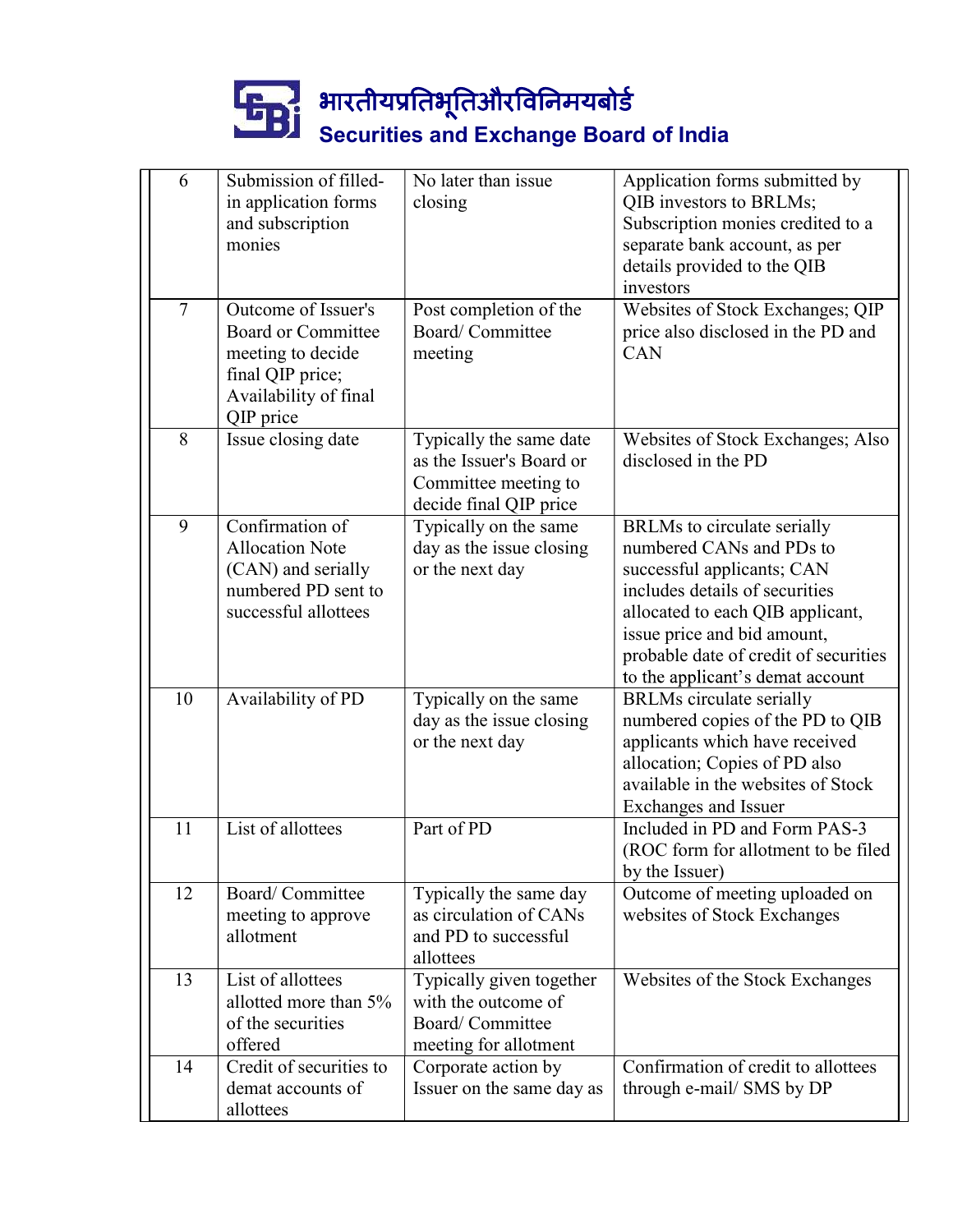

# Securities and Exchange Board of India

|    |                                               | भारतीयप्रतिभूतिऔरविनिमयबोर्ड                                                   |                                                                                                       |  |  |  |
|----|-----------------------------------------------|--------------------------------------------------------------------------------|-------------------------------------------------------------------------------------------------------|--|--|--|
|    |                                               | <b>Securities and Exchange Board of India</b>                                  |                                                                                                       |  |  |  |
|    |                                               |                                                                                |                                                                                                       |  |  |  |
|    |                                               | approval of allotment or                                                       |                                                                                                       |  |  |  |
|    |                                               | next working day                                                               |                                                                                                       |  |  |  |
| 15 | Commencement of                               | Typically, application to                                                      | Notices posted on websites of                                                                         |  |  |  |
|    | trading                                       | the Stock Exchanges is                                                         | <b>Stock Exchanges</b>                                                                                |  |  |  |
|    |                                               | made at the same time as                                                       |                                                                                                       |  |  |  |
|    |                                               | the corporate action for<br>credit of securities                               |                                                                                                       |  |  |  |
|    |                                               |                                                                                |                                                                                                       |  |  |  |
|    | <b>RIGHTS OF INVESTORS</b>                    |                                                                                |                                                                                                       |  |  |  |
|    |                                               |                                                                                | 1. Receive transferable and transmittable equity shares that rank pari passu in all respects with the |  |  |  |
|    | existing equity shares of the Issuer Company. |                                                                                |                                                                                                       |  |  |  |
| 2. |                                               | Receive PPD, PD, application form, CAN from the Issuer Company/ Lead Managers. |                                                                                                       |  |  |  |
| 3. | Response to investor queries.                 |                                                                                |                                                                                                       |  |  |  |
| 4. |                                               |                                                                                | All such rights as may be available to a shareholder of a listed public company under the Companies   |  |  |  |

# RIGHTS OF INVESTORS

- existing equity shares of the Issuer Company.
- 2. Receive PPD, PD, application form, CAN from the Issuer Company/ Lead Managers.
- 3. Response to investor queries.
- 4. All such rights as may be available to a shareholder of a listed public company under the Companies Act, the Memorandum of Association and the Articles of Association.

- 1. Carefully read through and fully understand the PD, PD, application form, CAN and other issue related documents, and abide by the terms and conditions.
- 2. Ensure accurate updation of demographic details with depositories including the address, name, investor status, bank account details, PAN, e-mails addresses, contact details etc.
- 3. Ensure active demat/ broking account before investing, as securities will be allotted in dematerialized form.
- 4. EnsEnsure valid QIB registration.
- 5. Provide full and accurate information in duly filled-in application form.
- 6. Review Stock Exchange website for the outcome of the meeting of the board/ committee of directors **SOF HNVESTORS**<br> **SCOF THAT EXENTS OF THE SECT TO THE SECT TO THE SECT TO THE SECT TO THE SECT TO THE SECT TO THE SECT TO THE SECT TO THE SECT TO THE SECT TO THE SECT TO THE AND THE SECT TO THE ALL SUCTION AND AND AND AND**
- 7. Submit duly filled-in application forms to Lead Managers along with credit of the subscription monies, which is kept in a separate bank account on or prior to the close of QIP.
- 8. Provide accurate information and investor details while making any query.

- Act, the Memorandum of Association and the Articles of Association.<br>
1. Gerebully read through and fully understand the PD, PD, application form, CAN and other issue related<br>
1. Carefully read through and fully understand the Stock Exchanges. 32. Ensure trade in the securities allotted in a QIP, prior to the receipt of final lines shows should not denote the securities with depositories - including the address, name, investor status, bank account details, PAN, Ensire active demat/ broking account before investing, as securities will be allotted in dematerialized<br>FinsEnsure valid QIB registration.<br>Provide full and accurate information in duly filled-in application form.<br>Provide f
- trading approvals from Stock Exchanges.
- 3. Investors should not participate in the Issue, if the Investor is not an eligible QIB as defined under Regulation 2(1)(ss) of SEBI ICDR Regulations.
- 4. Investors should not forward, circulate or distribute the application form, PPD, PD and CAN or any
- 5. Investors cannot withdraw, modify, cancel or revise their application downwards after the Issue Closing Date.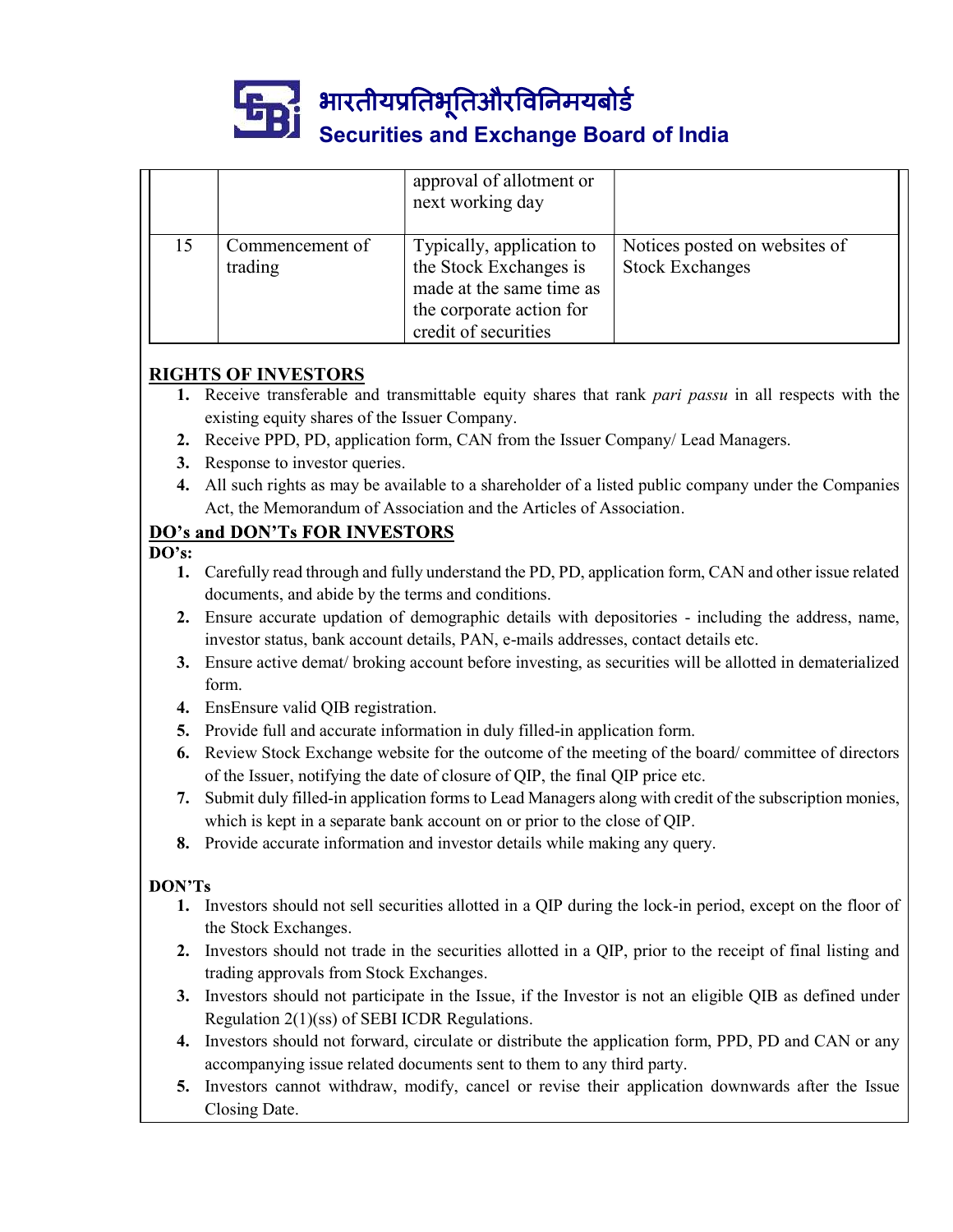# . भारतीयप्रतिभूतिऔरविनिमयबोर्ड Securities and Exchange Board of India



# TIMELINES FOR RESOLUTION OF INVESTOR GRIEVANCES IN QIPs

| Sr. No                      | <b>Activity</b>                                                                                                                                                                   | No. of calendar days |
|-----------------------------|-----------------------------------------------------------------------------------------------------------------------------------------------------------------------------------|----------------------|
|                             | Investor grievance received by the lead manager                                                                                                                                   |                      |
| $\mathcal{D}_{\mathcal{L}}$ | Lead manager to identify the concerned person (company/<br>intermediary) and it shall be endeavoured to forward the<br>grievance to the said person on T day istelf               | $T+1$                |
| 3                           | The company/ concerned intermediary to respond to the lead<br>manager with an acceptable reply                                                                                    | X                    |
| 4                           | Investor may escalate the pending grievance, if any, to a senior<br>officer of the lead manager of rank of Vice President or above                                                | $T+21$               |
| 5                           | Lead manager, the company/ concerned intermediary/ies and<br>the investor shall exchange between themselves additional<br>information related to the grievance, wherever required | Between T and X      |
| 6                           | LM to respond to the investor with the reply                                                                                                                                      | Upto $X+3$           |
| 7                           | Best efforts will be undertaken by lead manager to respond to the grievance within $T+30$                                                                                         |                      |